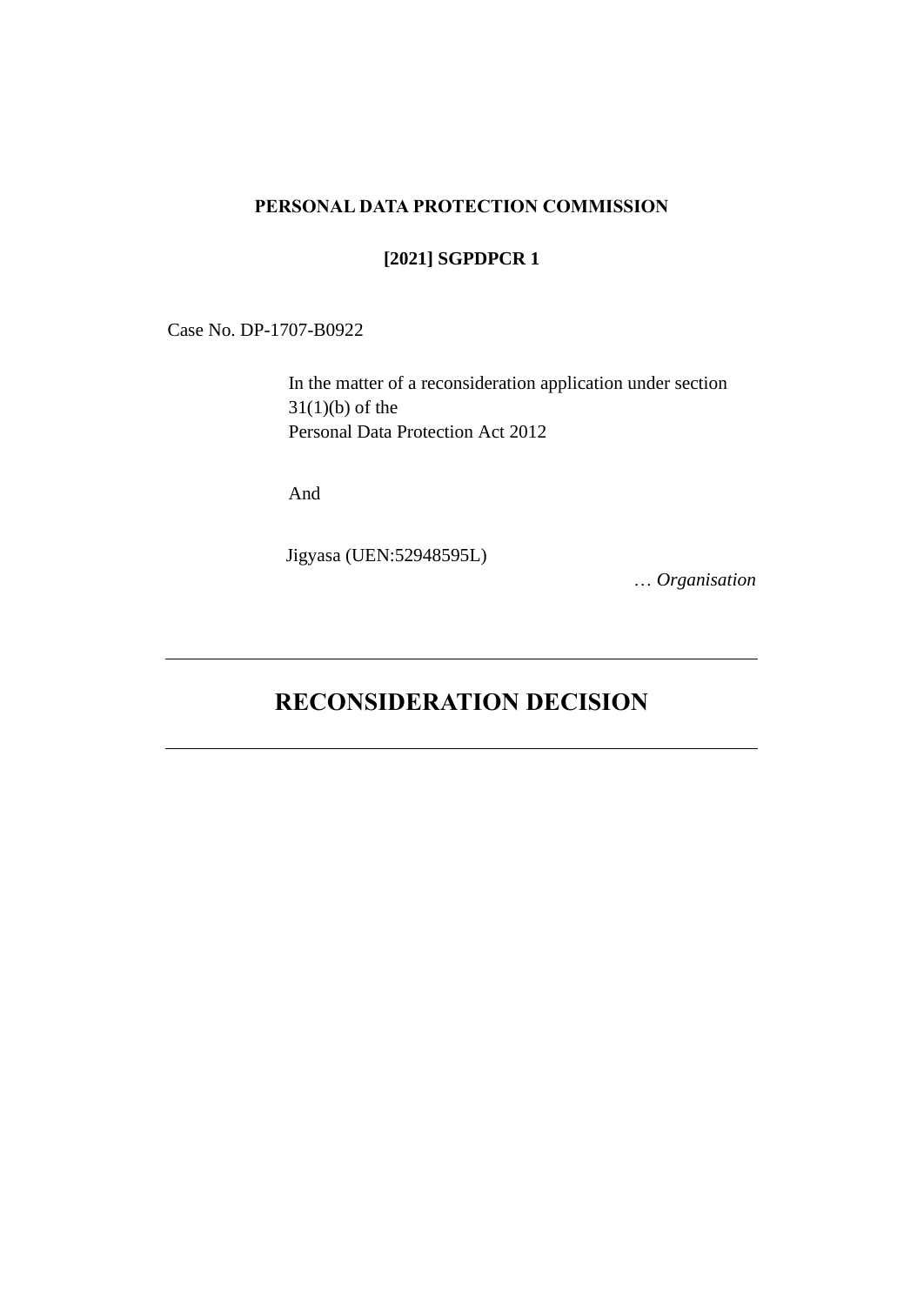# **Re Jigyasa**

### **[2021] SGPDPCR 1**

Lew Chuen Hong, Commissioner — Case No. DP-1707-B0922 29 January 2021

### **Background and Application for Reconsideration**

1 In *Re Jigyasa* [2020] SGPDPC 9 (the "**Decision**"), Jigyasa (the "**Organisation**") was found to be in breach of section 24 of the Personal Data Protection Act 2012 (the "**PDPA**"). The grounds of decision and the full facts of the case are set out in the Decision.

2 Briefly:

(a) there was risk of unauthorised access and disclosure of employee assessment reports, such as 360 Feedback Reports and evaluation reports (collectively, the "**Reports**") relating to 671 employees of the Organisation's clients ("**Affected Individuals**"), on the Organisation's website ("**Website**").

(b) The Reports were generated based on survey results collected by the Organisation via its web application (the "**Web Application**") and stored in a folder on the server which hosted the Web Application<sup>1</sup> ("the

(*cont'd on next page*)

<sup>1</sup> Paragraph 2 of the Decision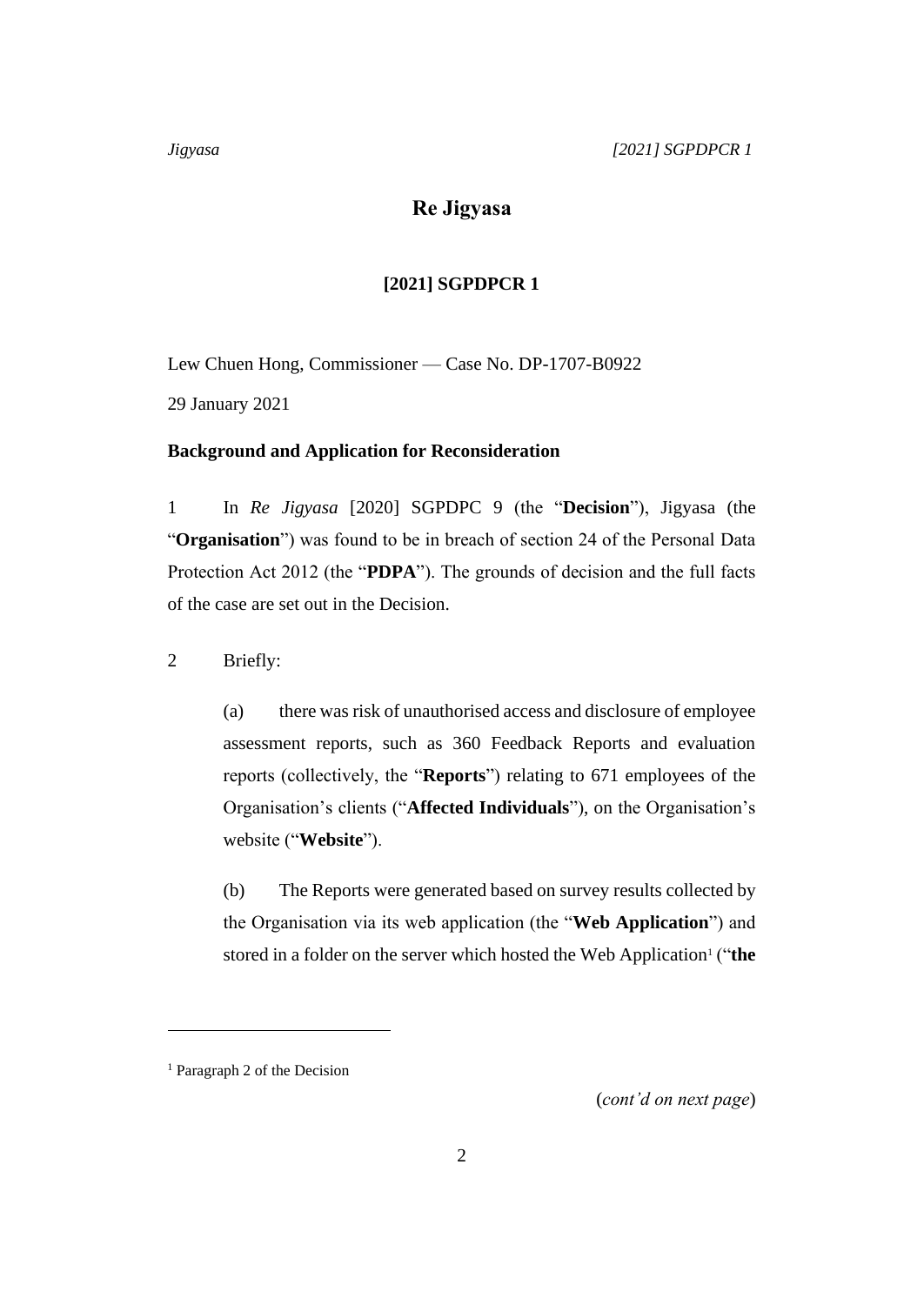**Server**"). The Organisation discontinued use of this Web Application in 2010<sup>2</sup> .

(c) On 10 July 2017, Reports concerning 3 of the Affected Individuals were discovered to be publicly accessible from links generated by Internet searches ("the Incident")<sup>3</sup>.

(d) In the course of investigations by the Commission, the Organisation was unable to provide a clear account on what led to the Incident, and did not appear to be familiar with the security arrangements of its Website. In particular, the Organisation did not appear to know that a request for a 360 Feedback Report via the Web Application resulted in a copy of the Report being saved on the Server<sup>4</sup>.

(e) The Commission accepted that the webpages containing the Reports may have been inadvertently created on or around February 2017 when the Organisation's Website was being redesigned by an independent developer ("the Developer")<sup>5</sup>.

(f) The Organisation did not give any specific instructions to the Developer to protect personal data or on security arrangements of its Website during the redesign process, and relied solely on the goodwill and integrity of the Developer to conduct the redesign properly, without

(*cont'd on next page*)

<sup>2</sup> Paragraph 5 of the Decision

<sup>3</sup> Paragraph 3 of the Decision

<sup>4</sup> Paragraph 5 of the Decision

<sup>5</sup> Paragraph 6 of the Decision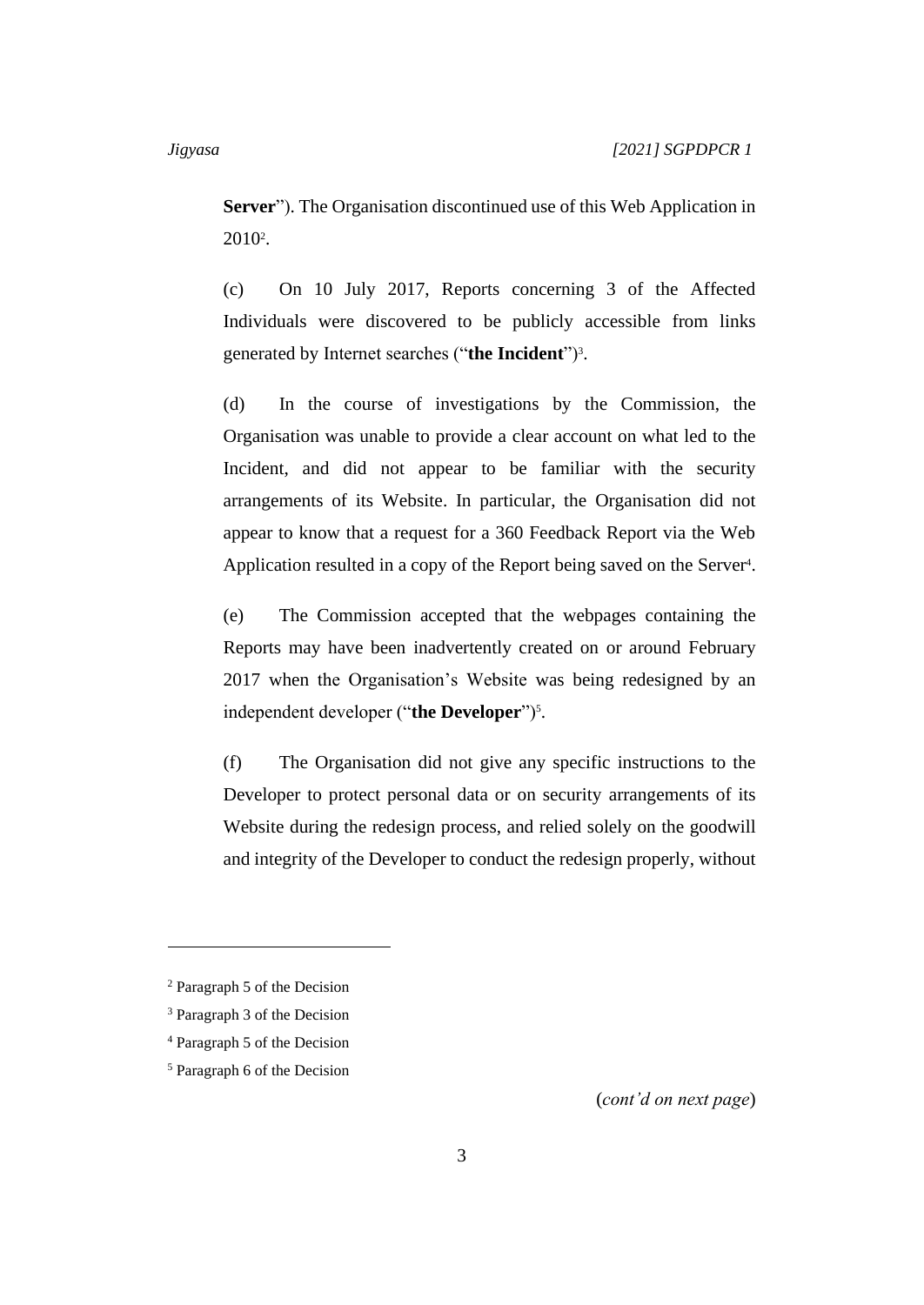any documentation, supervision or other means of control<sup>6</sup>. The Organisation mistakenly believed that the Reports and their contents had been removed from the Server when the previous Website was discontinued<sup>7</sup>.

(g) The Organisation also failed to conduct vulnerability scans or any other form of security testing for the Website prior to the redesigned Website going live, or anytime afterwards<sup>8</sup>.

(h) In addition, the Organisation did not appoint a data protection officer ("DPO") or develop and implement any data protection policies<sup>9</sup>.

3 The Organisation was found to have contravened sections 11(3), 12 and 24 of the PDPA, and directed to (i) pay a financial penalty of \$90,000; (ii) appoint a DPO; and (iii) develop and implement policies and practices that are necessary for the Organisation to meet its obligations under the PDPA, and communicate them to its staff.

4 The Organisation submitted an application for the reconsideration of the Decision (the "**Application**") seeking a removal of the financial penalty imposed or, in the alternative, a reduction in the quantum of the financial penalty.<sup>10</sup>

<sup>6</sup> Paragraph 11 of the Decision

<sup>7</sup> Paragraph 10 of the Decision

<sup>8</sup> Paragraph 15 and 17 of the Decision

<sup>9</sup> Paragraphs 19 to 22 of the Decision

 $10$  Pursuant to Regulation 12(1) of the PDP (Enforcement) Regulations 2014, a copy of the Application was served on the three individuals who had complained to the Commission that when they searched their names on the Internet, the search results included links to copies of (*cont'd on next page*)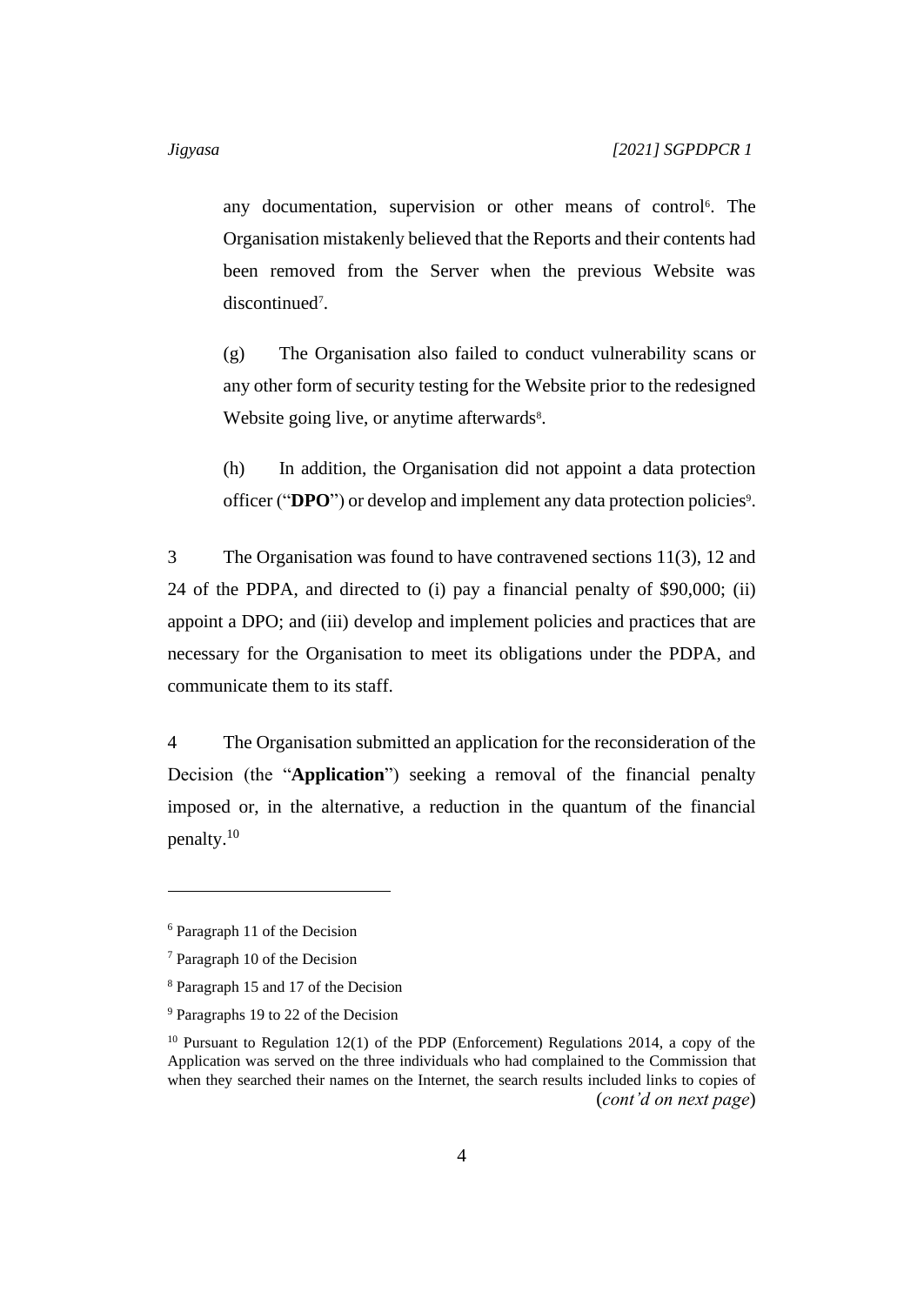#### **The Organisation's Submissions**

5 The key points raised by the Organisation in response to the Commission's findings and in support of its Application, are summarised below.

(a) In relation to the factual findings in the Decision:

(i) Contrary to the findings summarised at  $[2(d)]$ , the Organisation had represented that it had provided a clear account on what led to the Incident during the course of the investigation. The Organisation also clarified that it was aware the Web Application was meant to generate the Reports.

(ii) With respect to the findings summarised at  $[2(f)]$ , the Organisation clarified that it had discussed the scope of work with the Developer.

(iii) In relation to the findings summarised at  $[2(g)]$ , the Organisation clarified that it had conducted vulnerability scans on the Website in April 2017 and 2019 in the form of penetration testing.

(b) The Organisation also sought to rely on the following factors in mitigation:

their 360 Feedback Reports, and these reports were accessible through the links. One complainant informed the Commission that he did not wish to pursue the matter, while the other two complainants did not respond.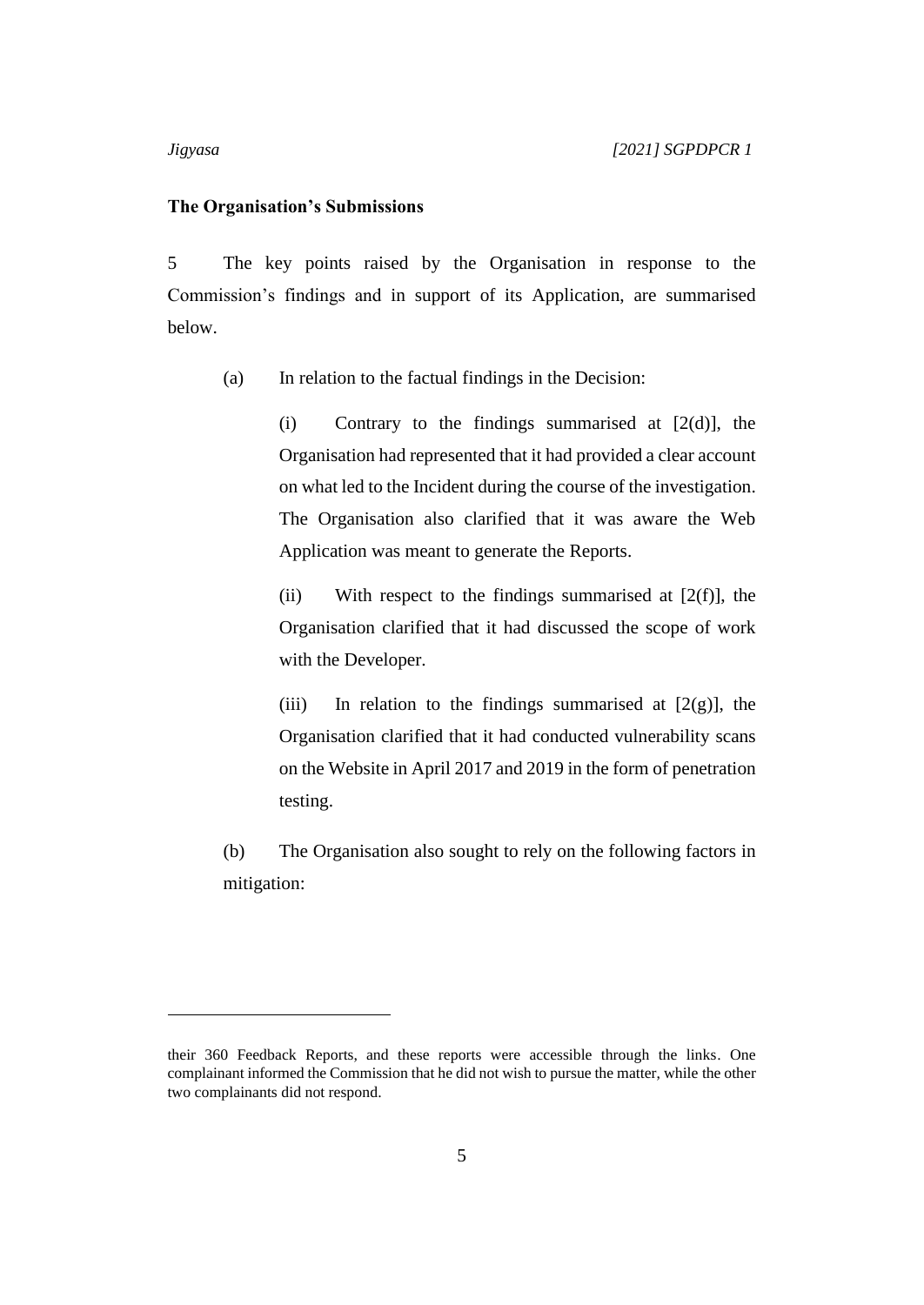(i) The links to the Reports were in the public domain for less than 5 months, and the majority of the links were accessed through internet bots;

(ii) While agreeing that the Reports should not have been exposed to the world at large, the Organisation pointed out that the feedback provider for the Reports was anonymous and the Reports were 7 years old. In the Organisation's view, feedback on an individual's current position would be more relevant and carry more weight than the Reports;

(iii) Out of the 671 Reports, 204 Reports belonged to one of the Organisation's clients based in India. The Organisation submitted that the 204 Reports ought to be taken as a mitigating factor in relation to the total number of Affected Individuals. This was because the Organisation's agreement with its client was based on the prevailing laws of India (i.e. where that client's business was registered) and India's data protection bill was only tabled in parliament in December 2019;

(iv) The fact that the Reports were exposed to the risk of unauthorised access and disclosure for more than 7 years (between 2009 to 2017) should not be considered an aggravating factor in paragraph 32(b) of the Decision. This was because the Organisation had retained the Reports for its long-term clients that required such historical and analytical data. The retention of the Reports was also in accordance with the Organisation's retention policy; and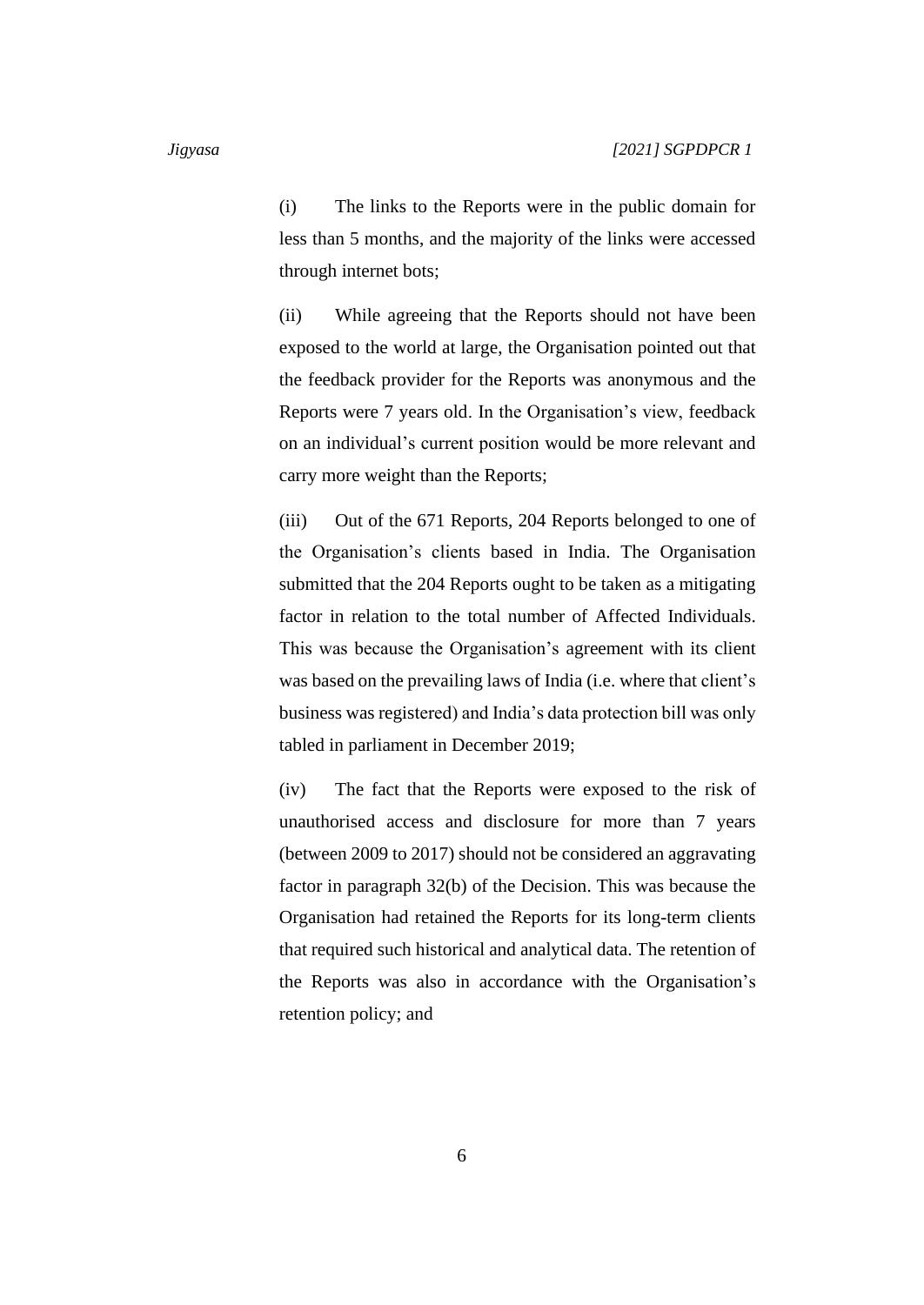(v) The Organisation has been in business for over 16 years, and the Incident was a "*one-off*" case caused by human error, not a systemic failure.

(c) With respect to the findings in relation to breach of section 11(3) of the PDPA, the Organisation explained that the sole proprietor understood that she would be "automatically" considered as the Data Protection Officer ("DPO"), and therefore did not formally appoint a DPO. This was because at the material time, the Organisation did not have any full-time employees, and its sole employee was only working part-time. In addition, the contact details on the Organisation's website directed parties to contact the sole proprietor.

(d) In addition, the Organisation also submitted that the financial penalty the Commissioner had intended to impose would put a crushing burden on the sole proprietor of the Organisation, as well as her family.

> (i) The Organisation suffered losses due to the Covid-19 pandemic. In particular, the Organisation's only project for 2020 was suspended due to circuit breaker measures imposed by the Singapore government, and it remains unknown whether the project will resume;

> (ii) The Organisation suffered financial losses as a consequence of the Incident due one of its clients cancelling contracts;

> (iii) The sole proprietor did not have any income in 2019, and does not foresee any income in 2020; and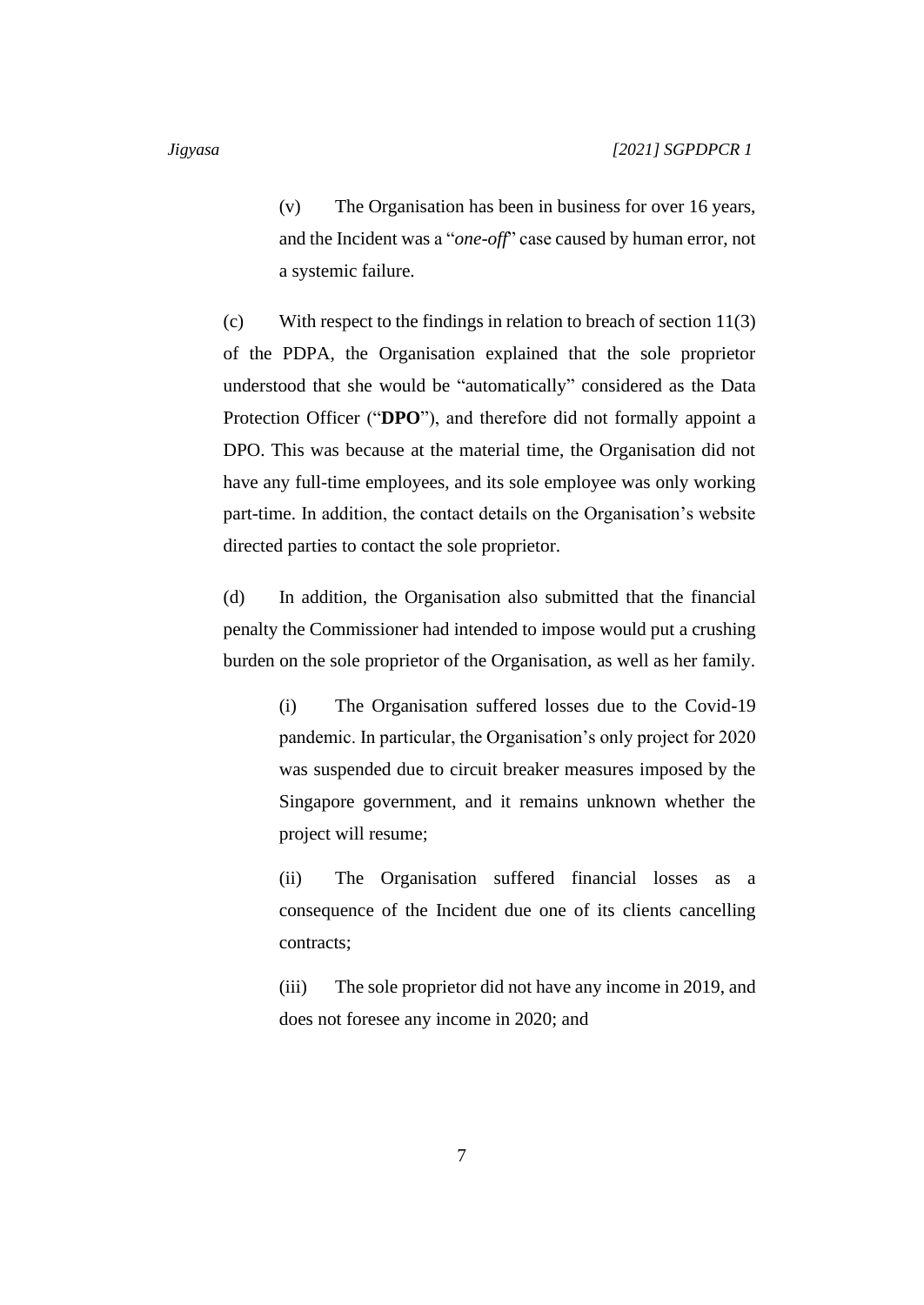(iv) Notwithstanding the above, the Organisation has not retrenched its one employee, and the sole proprietor has been paying the employee's salary out of her own savings.

6 Separately, the Organisation also informed the Commission that it had complied with the Directions in the Decision to appoint a DPO, as well as to develop and implement policies and practices necessary for the Organisation to meet its obligations under the PDPA, and communicate them to its staff.

#### **Findings and Basis for Determination**

7 With respect to the Organisation's submissions in relation to the factual findings in the Decision at  $[5(a)]$ , these are not mitigating factors that warrant a reduction in the financial penalty. In particular, when discussing the scope of work with the developer, the Organisation should have provided the Developer with clear and specific business requirements on the need for security arrangements for its Website to ensure that no personal data was exposed to risk of unauthorised disclosure or access as a result of the redesign. The Organisation did not do so. Further, the penetration tests conducted by the Organisation on its Website only took place after the redesigned Website went live. The Organisation should have conducted the vulnerability scans as a form of security testing on its Website prior to the redesigned Website going live.

8 The points raised by the Organisation at [5(b)] are not mitigating factors for the reasons explained below:

(a) The cause of the Incident was in fact the links being accessed by internet bots which led to the links being indexed and searchable on the Internet;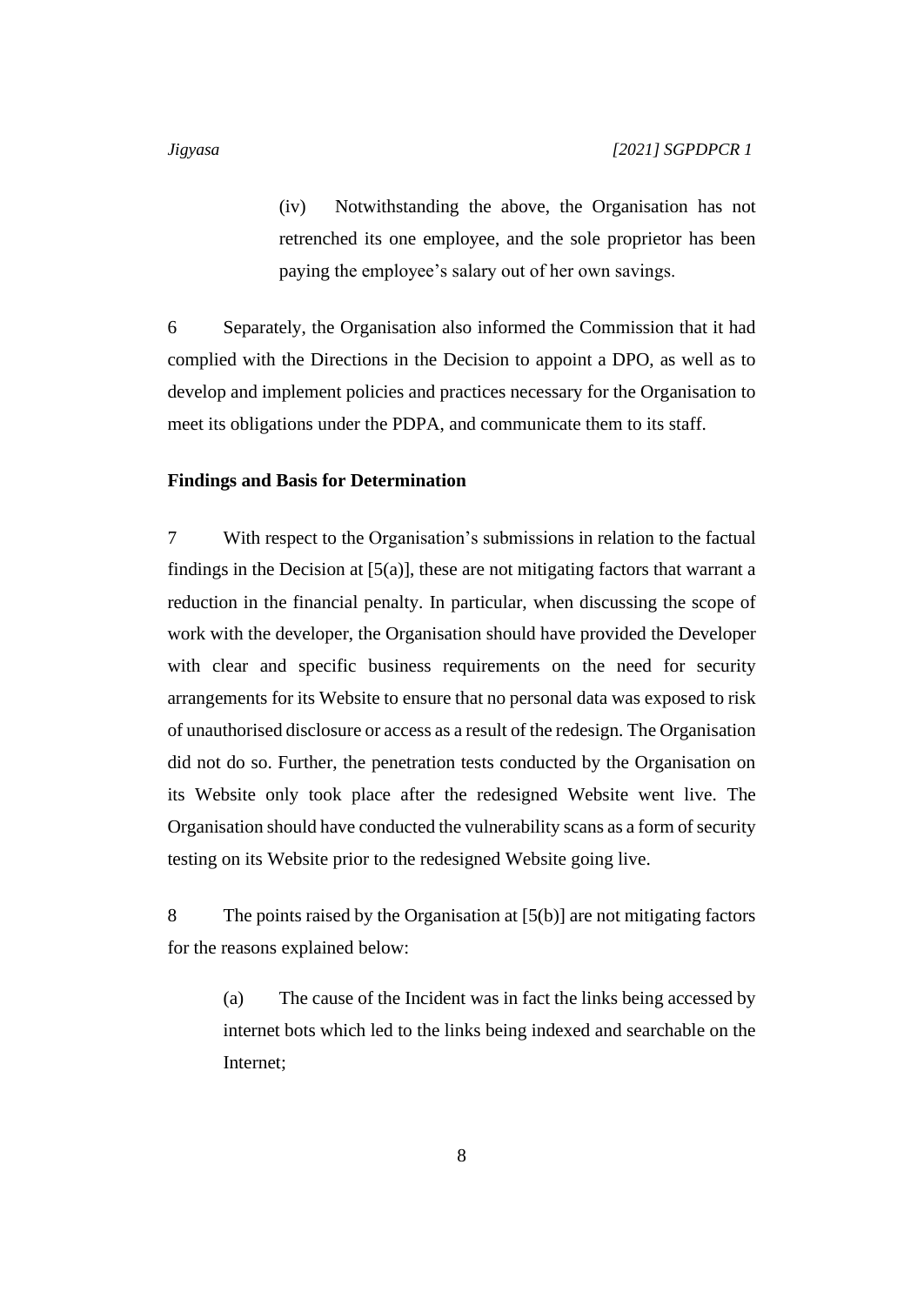(b) The fact that the feedback providers were anonymous in the Reports and the fact that the Reports were 7 years old does not negate the potential harm to Affected Individuals;

(c) The Organisation's submission that the 204 Reports belonging to its client based in India ought to be taken as a mitigating factor in relation to the total number of affected individuals cannot be accepted. The PDPA protects personal data processed in Singapore with respect to all 671 Affected Individuals regardless of where they may have originated from;

(d) While the Organisation was required to retain the Reports for its long-term clients that required such historical and analytical data, this is not a mitigating factor that lowers the standard expected of the Organisation to implement reasonable security arrangements to protect the Reports from unauthorised access and disclosure. That said, given the Reports were retained at the Organisation's clients' request, the fact that the Reports were retained for over 7 years will not be treated as an aggravating factor; and

(e) The Incident revealed the Organisation's ignorance of the data protection provisions of the PDPA. The personal data in the Reports was sensitive in nature as they included data on the assessment of the affected individuals' work performance and unauthorised access of such data could potentially result in harm to the individuals concerned. The Commission's previous decisions have established that organisations are required to put in place more robust measures of protection for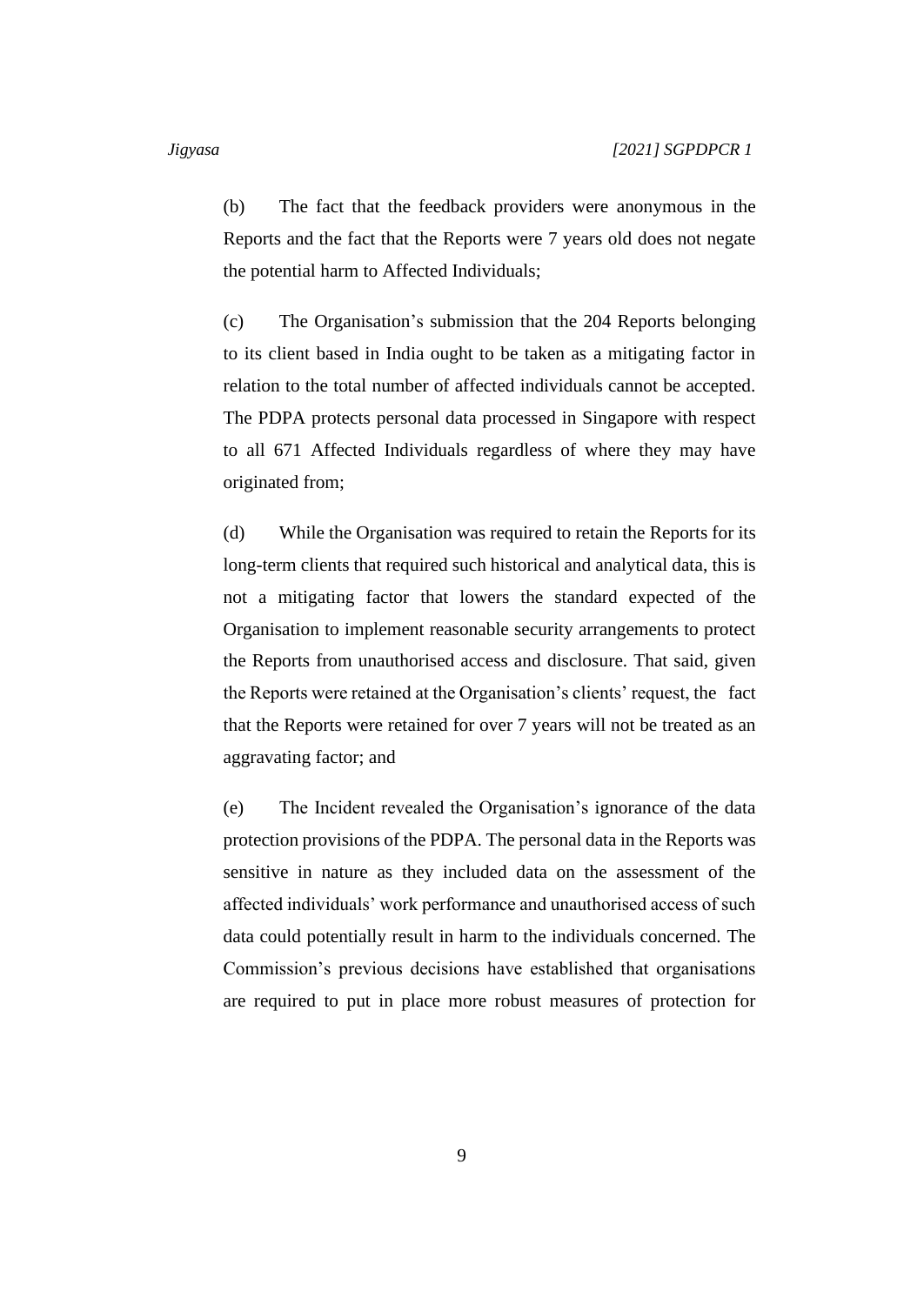personal data of a more sensitive nature.<sup>11</sup> Notwithstanding this, the Organisation omitted to conduct any security testing on its redesigned Website prior to launching it.

9 In relation to the Organisation's submissions at  $[5(c)]$  on the "automatic" appointment of sole proprietors as DPO, this may carry more weight in a scenario where the sole proprietor does not have any employees. In the present case, the Organisation had one employee. If there are employees, the law makes no assumptions as to who amongst them is the DPO. Crucially, organisations – including sole proprietors – may also appoint external professional DPOs with the requisite expertise and experience. For these reasons, a deliberate appointment is necessary.

10 The Organisation's financial circumstances and the sole proprietor's personal circumstances at [5(d)] were considered in mitigation. In particular, the exceptional challenges faced by businesses amid the current Covid-19 pandemic has been taken into account, bearing in mind that financial penalties imposed should not be crushing or cause undue hardship on organisations.

11 Having carefully considered the Application, and taking into account all the relevant facts and circumstances (including the Organisation's compliance with the Directions in the Decision at [6]), the Commissioner has decided to reduce the financial penalty imposed on the Organisation to \$30,000 for the contravention of sections 11(3), 12 and 24 of the PDPA. Although a lower financial penalty has been imposed in this case, this is exceptional and should not be taken as setting any precedent for future cases.

<sup>&</sup>lt;sup>11</sup> See for example, *Re Aviva Ltd* [2018] SGPDPC 4 at [16] to [17]